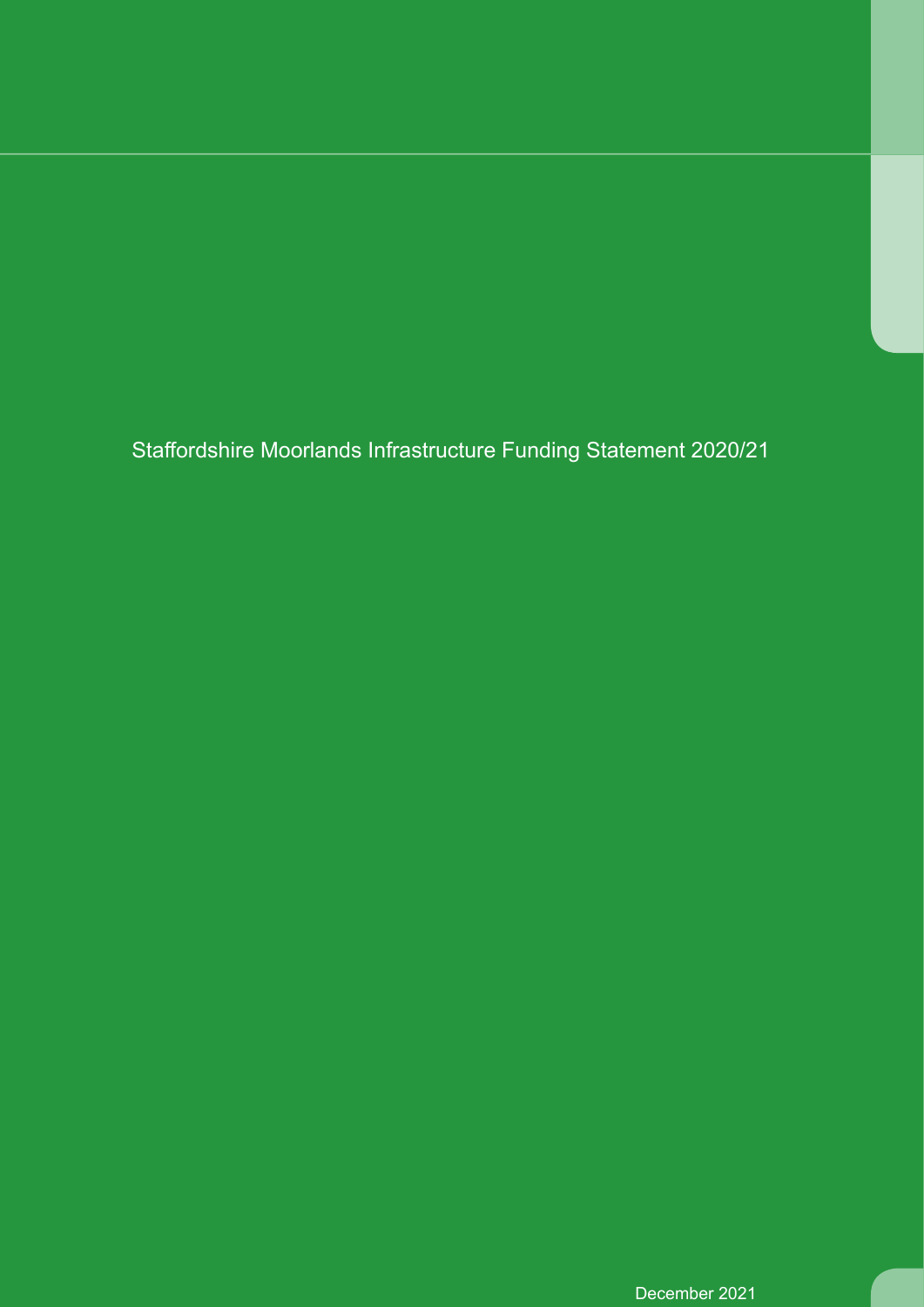| 1 Introduction and background |  |
|-------------------------------|--|
| 2 Developer Contributions     |  |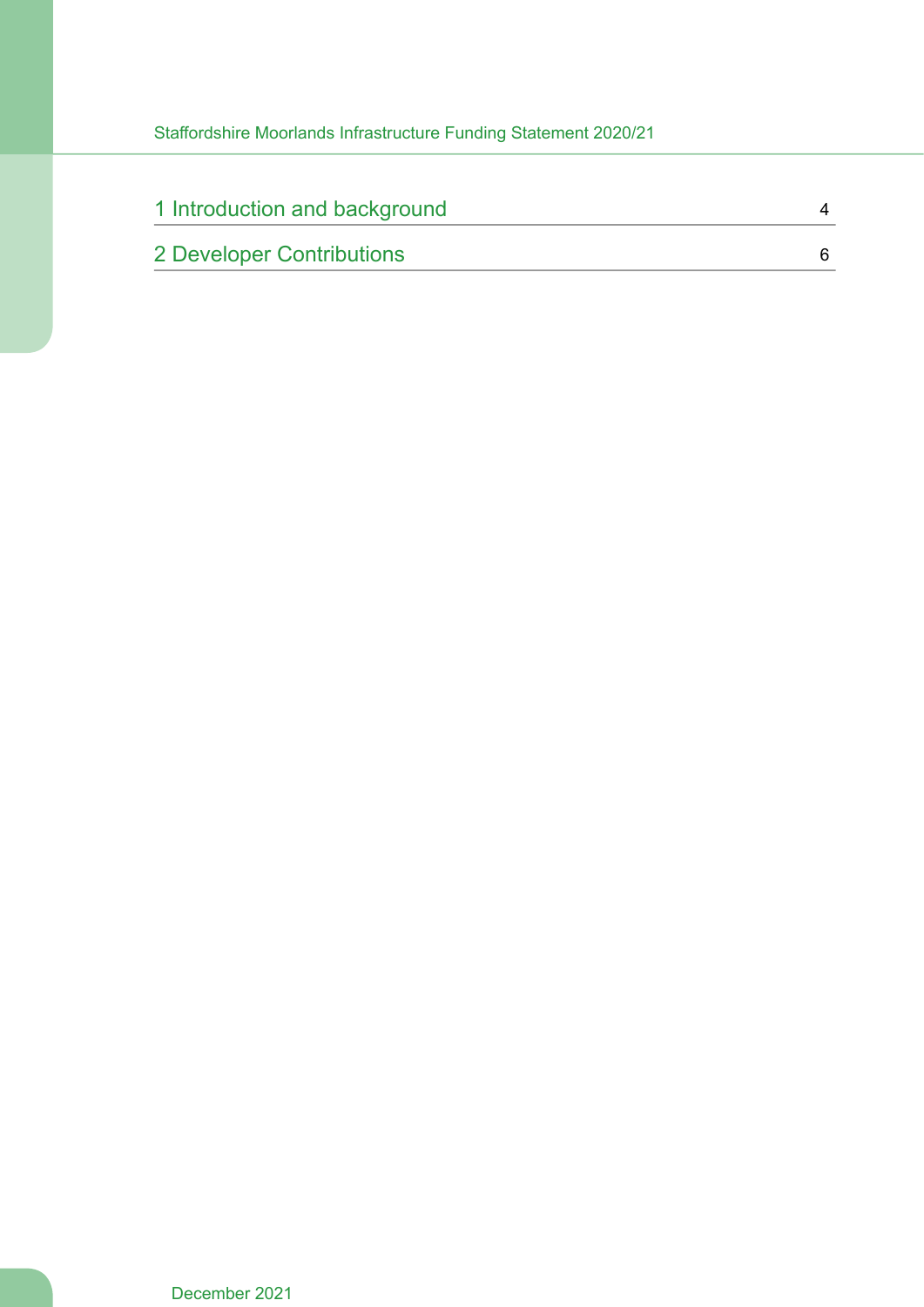Introduction and background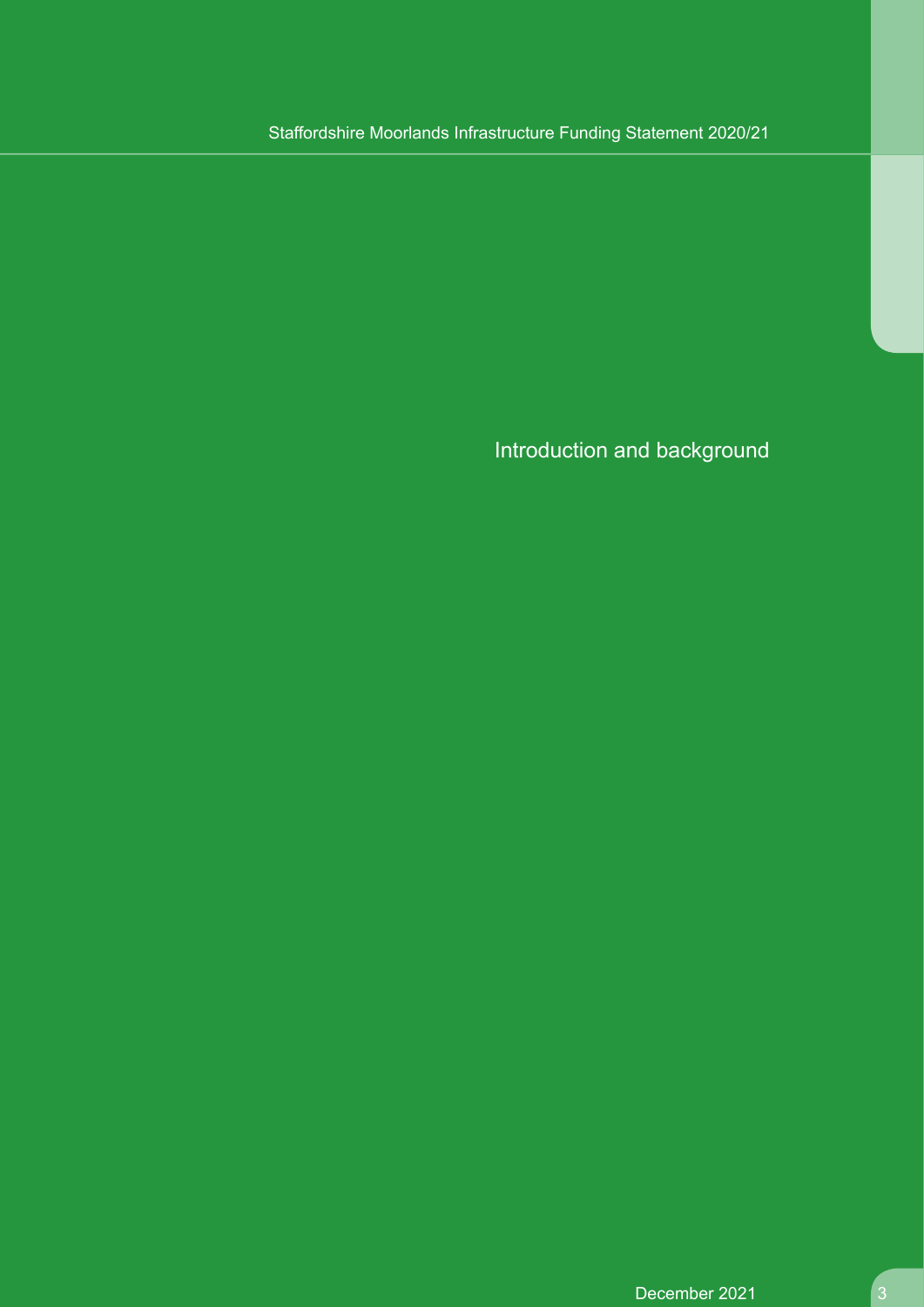#### <span id="page-3-0"></span>**1 Introduction and background**

#### **Introduction**

**1.1** The Infrastructure Funding Statement (IFS) sets out annual income and expenditure relating to developer contributions in Staffordshire Moorlands secured through "S106 agreements". As a result of recent changes to government legislation local authorities are now required to publish an Infrastructure Funding Statement which will be produced on an annual basis. Using published developer contribution data the IFS will detail infrastructure projects in order to increase transparent for communities by reporting what has been received and spent by the Council. Local planning authorities that have received developer contributions must publish an infrastructure funding statement summarising developer contributions data.

**1.2** The aim of the Infrastructure Funding Statement is to give policy makers a better insight into how developer contributions are supporting new development. Developer contributions can include Section 106 planning obligations, Community Infrastructure Levy, section 278 agreements and any agreements that either secure funding towards new development. However, the District Council does not currently have a Community Infrastructure Levy in place. Section 278 agreements are secured for highways improvements and as such are reported on separately by Staffordshire County Council.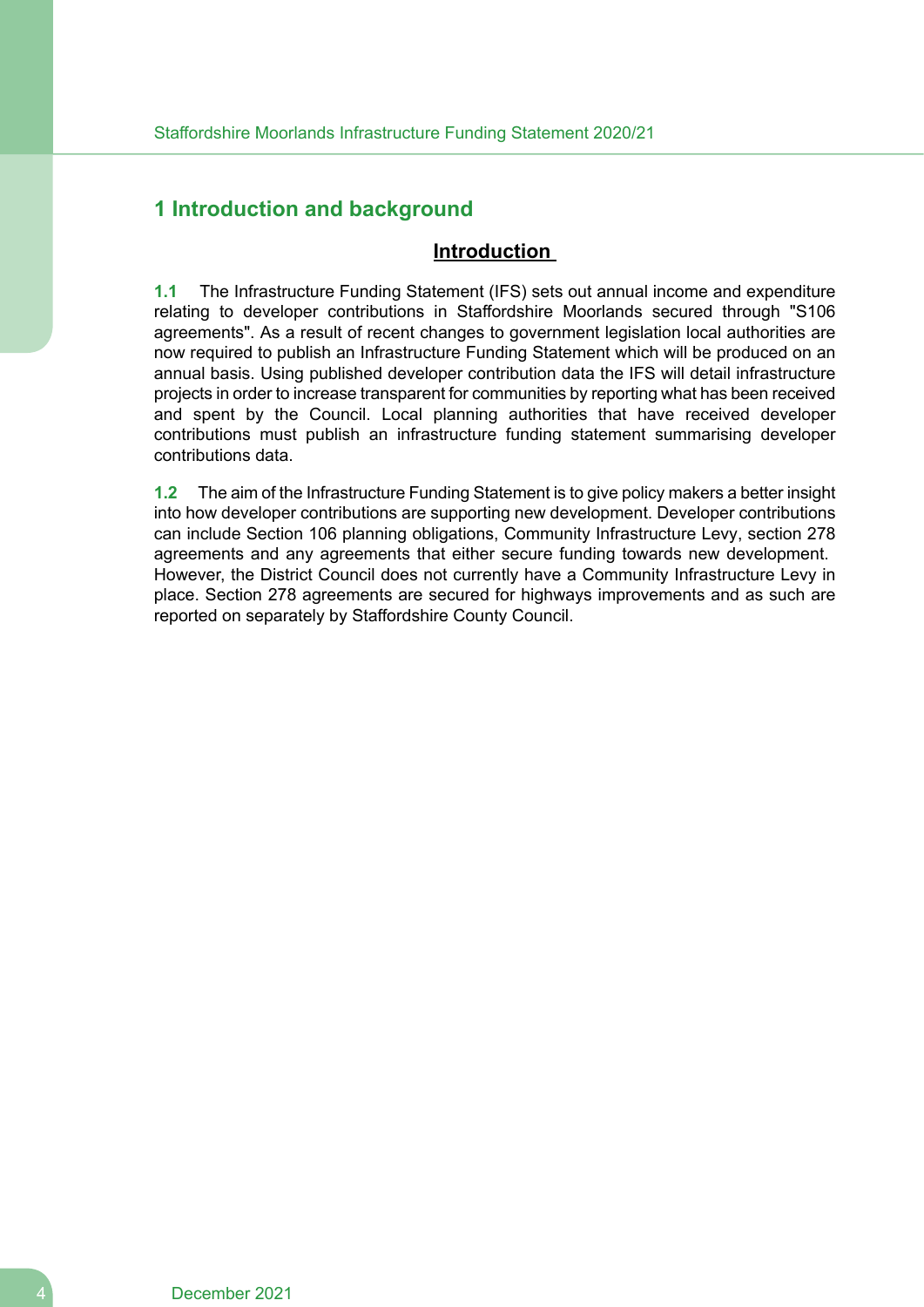Developer Contributions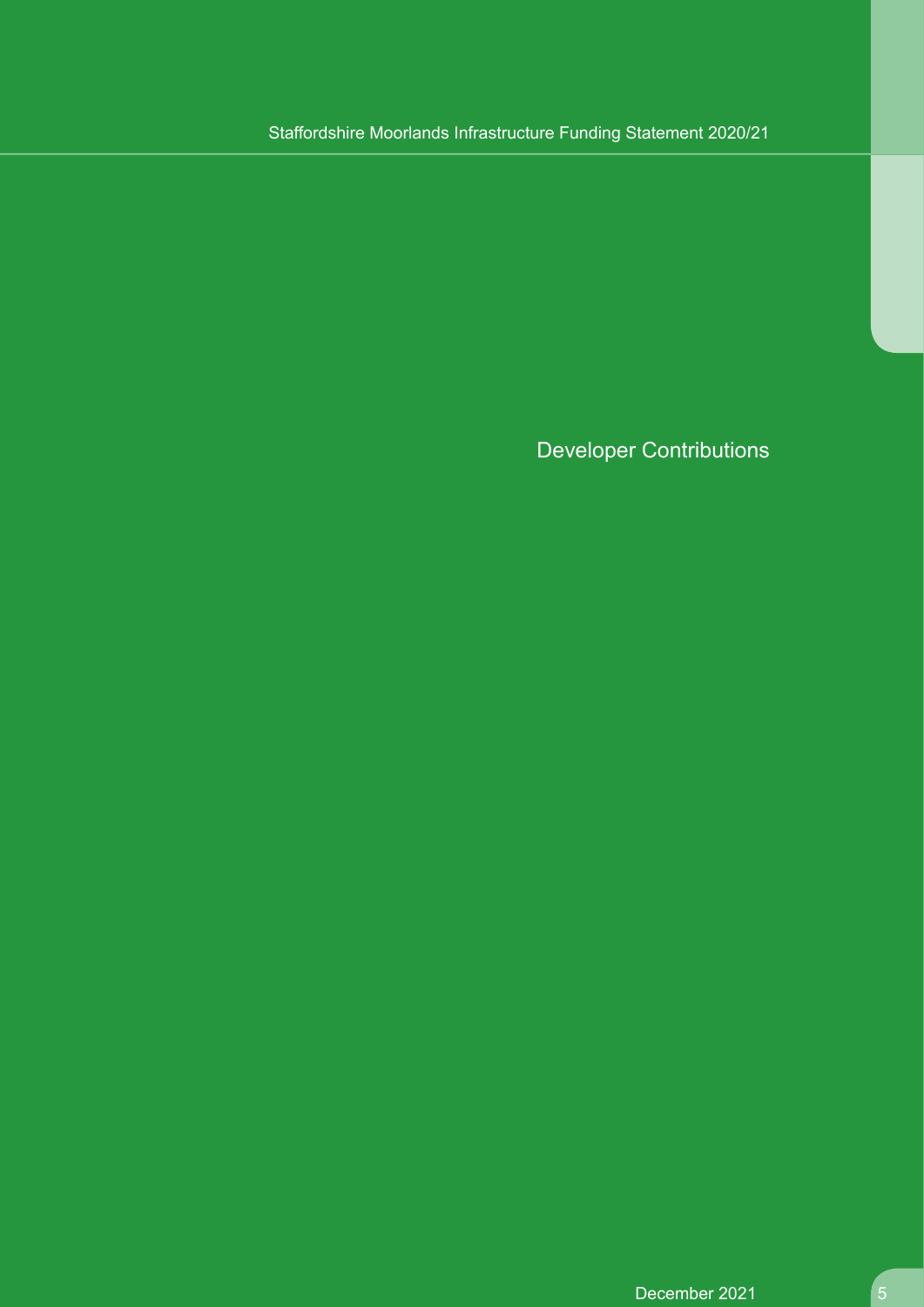### <span id="page-5-0"></span>**Developer Contributions**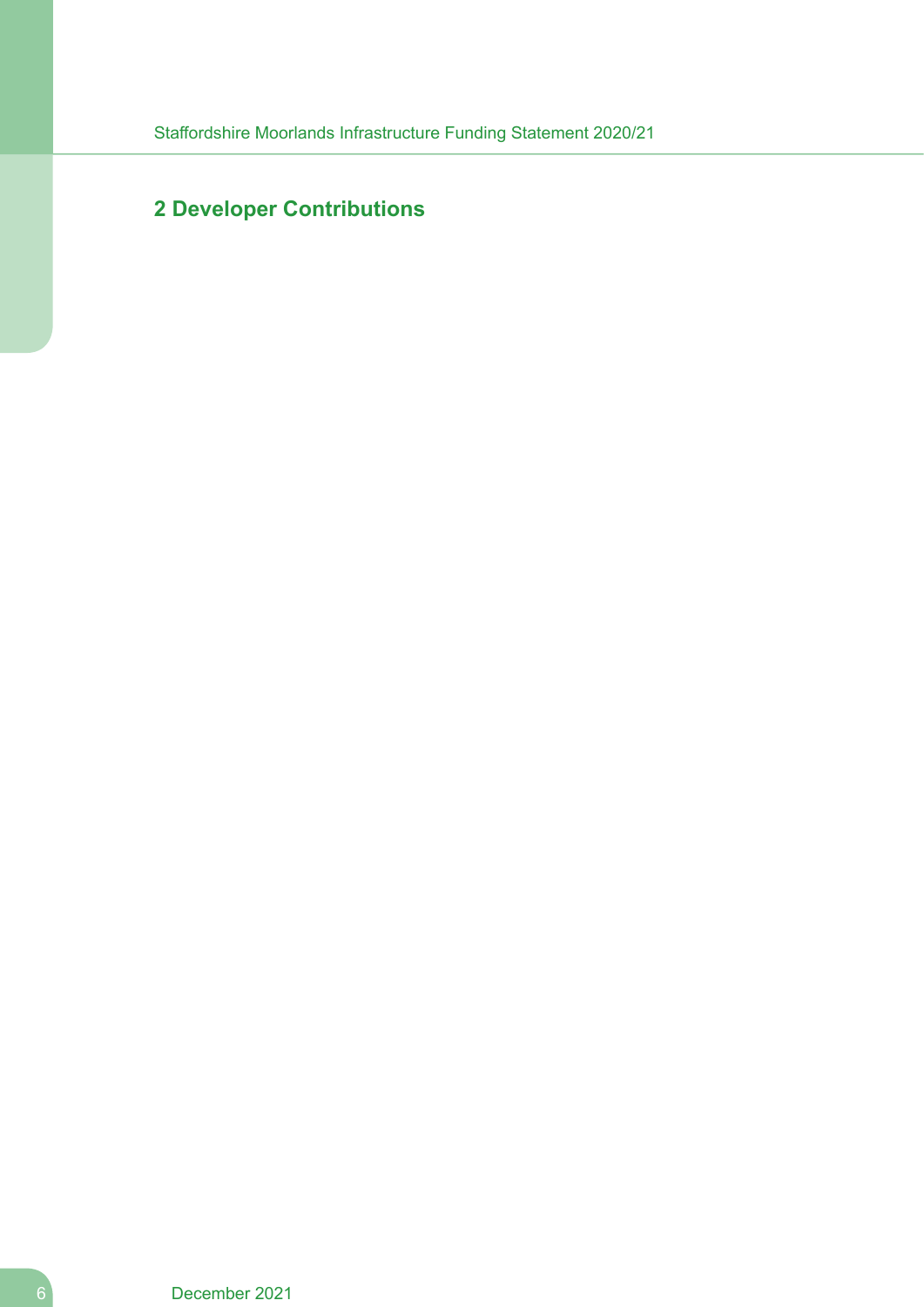| Ś<br>ides a summary of all financial and non-financial developer contributions within Stafford<br>ha Infractructure Eunding Statement nrow<br>שווישנש | ιε⊌ν Ιε                              |  |
|-------------------------------------------------------------------------------------------------------------------------------------------------------|--------------------------------------|--|
| .<br>גובה<br>גובה                                                                                                                                     | e tor a nin navit s<br><b>リニスコ う</b> |  |
|                                                                                                                                                       | i<br>S<br>i<br>(                     |  |
|                                                                                                                                                       |                                      |  |

# **Statement 3a**

The total amount of money to be provided under any planning obligations which were entered into during the reported year The total amount of money to be provided under any planning obligations which were entered into during the reported year

| <b>Land Details</b>                                                    | Reason        | <b>Application No.</b><br>ning<br>Planr | <b>Receipt</b><br>Date of | <b>Sum Received</b>    | <b>Contribution Use</b>                                                                                                                                                                                                                         |
|------------------------------------------------------------------------|---------------|-----------------------------------------|---------------------------|------------------------|-------------------------------------------------------------------------------------------------------------------------------------------------------------------------------------------------------------------------------------------------|
| Land South East Of A521<br>A50 Blythe Bridge Bye<br>Pass Blythe Bridge | Space<br>Play | <b>SMD/2018/0790</b>                    | 11/05/2020 £280,117.00    |                        | William A and sport and recreation facilities<br>Sports Pitch Contribution for improvement<br>within a 20 minute catchment area of the<br>of existing facilities at recreation area off<br>Uttoxeter Road and school pitches at<br>development. |
| Land South East Of A521<br>A50 Blythe Bridge Bye<br>Pass Blythe Bridge |               | Travel Plan SMD/2018/0790               | 11/05/2020 £2,474.00      |                        | stands and benches at Blythe bridge railway<br>Rail transport contribution £2,474 for cycle<br>station (to be paid to the council)                                                                                                              |
| Land South East Of A521<br>A50 Blythe Bridge Bye<br>Pass Blythe Bridge | Education     | SMD/2018/0790                           |                           | 11/05/2020 £739,211.00 | Clusters, Blythe Bridge High School & Sixth<br>Education Contribution to County to apply<br>to Blythe Bridge Primary School Planning<br>Form in the sum of £739,211 subject to<br>numbers of units and affordable units<br>staying the same.    |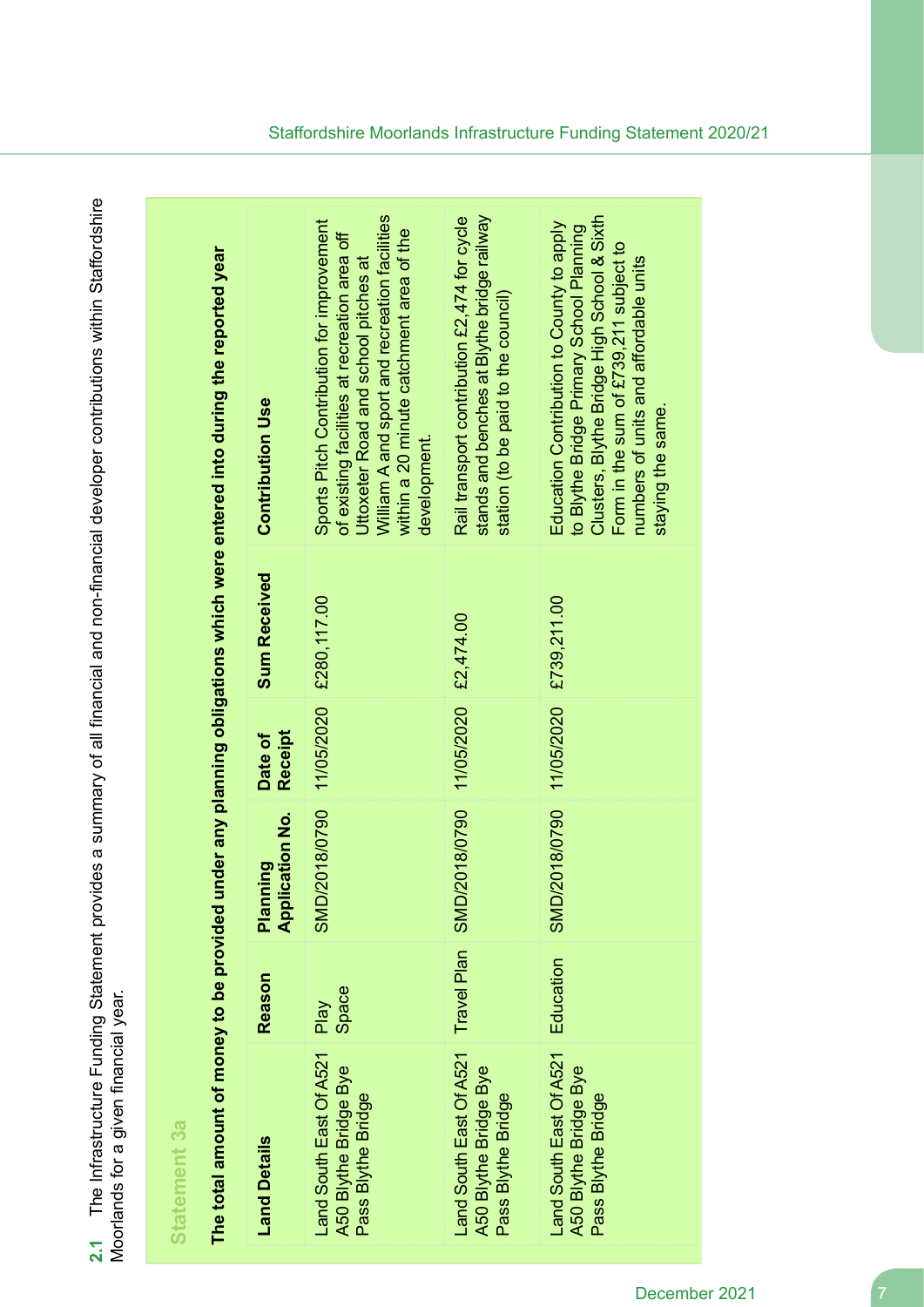| Travel Plan and Travel Plan contribution to<br>County.                 | County monitoring fee to monitor<br>compliance with 106.               | £1,440.00 to be paid to the council prior to<br>dwellings to be provided to 10 and for an<br>occupation of the 10th dwelling on the<br>Reduction in the number of affordable<br>affordable housing commuted sum of<br>Development. | Sports Pitch contributions (by formula) to<br>Sports pitches in Cheadle.        | <b>Highways Contribution</b>                                                    | Travel plan and travel plan contribution to<br>the County.                      |
|------------------------------------------------------------------------|------------------------------------------------------------------------|------------------------------------------------------------------------------------------------------------------------------------------------------------------------------------------------------------------------------------|---------------------------------------------------------------------------------|---------------------------------------------------------------------------------|---------------------------------------------------------------------------------|
| £6,430.00                                                              | £11.00                                                                 | £1,440.00                                                                                                                                                                                                                          | 19/11/2020 £196,390.08                                                          | 19/11/2020 £142,105.45                                                          | £6,895.00                                                                       |
| 11/05/2020                                                             | 11/05/2020                                                             | 20/08/2020                                                                                                                                                                                                                         |                                                                                 |                                                                                 | 19/11/2020                                                                      |
| SMD/2018/0790                                                          | SMD/2018/0790                                                          | SMD/2019/0310                                                                                                                                                                                                                      | SMD/2018/0180                                                                   | SMD/2018/0180                                                                   | SMD/2018/0180                                                                   |
| Travel Plan                                                            | <b>Miscelaneous</b>                                                    | Affordable<br>Housing                                                                                                                                                                                                              | Play Space                                                                      | Highways                                                                        | <b>Travel Plan</b>                                                              |
| Land South East Of A521<br>A50 Blythe Bridge Bye<br>Pass Blythe Bridge | Land South East Of A521<br>A50 Blythe Bridge Bye<br>Pass Blythe Bridge | Land South Of Thorley<br>Cheadle<br>Drive                                                                                                                                                                                          | Froghall Road and North<br>Land to the East of<br>of Ayr Road and<br>Cheltenham | Froghall Road and North<br>Land to the East of<br>of Ayr Road and<br>Cheltenham | Froghall Road and North<br>Land to the East of<br>of Ayr Road and<br>Cheltenham |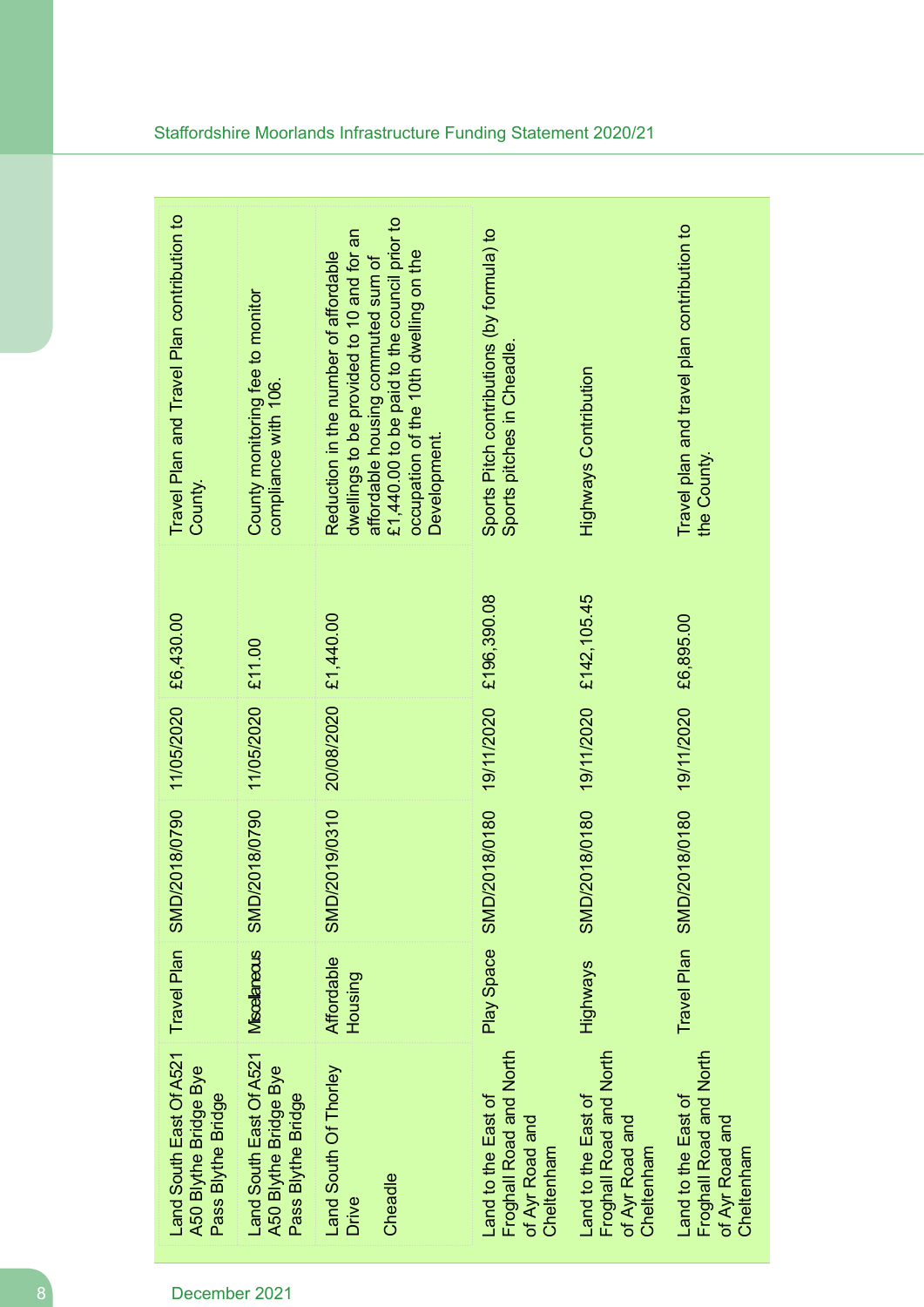| construction of a new school in Cheadle or<br>to increase capacity in an existing primary<br>£1,106,625 Education contribution toward<br>£22,000 to be paid to the council prior to<br>A biodiversity offsetting contribution of<br>school in Cheadle. | A travel plan monitoring fee of £7,000 to be<br>commencement of development to monitor<br>paid to the County Council prior to<br>commencement of development. |                                                   |                                                                                                                                                                                                                                                                                                          | Contribution<br>Use                                                                                                                                |
|--------------------------------------------------------------------------------------------------------------------------------------------------------------------------------------------------------------------------------------------------------|---------------------------------------------------------------------------------------------------------------------------------------------------------------|---------------------------------------------------|----------------------------------------------------------------------------------------------------------------------------------------------------------------------------------------------------------------------------------------------------------------------------------------------------------|----------------------------------------------------------------------------------------------------------------------------------------------------|
|                                                                                                                                                                                                                                                        | the travel plan.                                                                                                                                              |                                                   |                                                                                                                                                                                                                                                                                                          | Received<br>Sum                                                                                                                                    |
| £1,106,625.00                                                                                                                                                                                                                                          | £7,000.00                                                                                                                                                     |                                                   |                                                                                                                                                                                                                                                                                                          | Date of Receipt                                                                                                                                    |
| 26/02/2021 £22,000.00<br>19/11/2020                                                                                                                                                                                                                    | 26/02/2021                                                                                                                                                    |                                                   |                                                                                                                                                                                                                                                                                                          |                                                                                                                                                    |
| SMD/2018/0180<br>SMD/2020/0301                                                                                                                                                                                                                         | SMD/2020/0301                                                                                                                                                 |                                                   |                                                                                                                                                                                                                                                                                                          | <b>Application No.</b><br>Planning                                                                                                                 |
| Education<br>Ecology                                                                                                                                                                                                                                   | <b>Travel Plan</b>                                                                                                                                            |                                                   |                                                                                                                                                                                                                                                                                                          | <b>Developer</b>                                                                                                                                   |
| <b>Meadows Special School</b><br>Froghall Road and North<br>Site Former Tunstall<br>Land to the East of<br>of Ayr Road and<br>Cheltenham                                                                                                               | Meadows Special School<br>Site Former Tunstall<br>Road Knypersley<br>Road Knypersley                                                                          | Total sum received = $£2,510,971.53$<br>Table 2.1 | Table 1 shows the money provided under any planning obligations throughout the reporting period from April 2020 to March 2021.The<br>majority of the contributions are allocated towards improvement of outside play space, highways improvement and education contributions to<br>local schools.<br>2.2 | The total amount of money under any planning obligations which was received during the reported year<br><b>Statement 3b</b><br><b>Land Details</b> |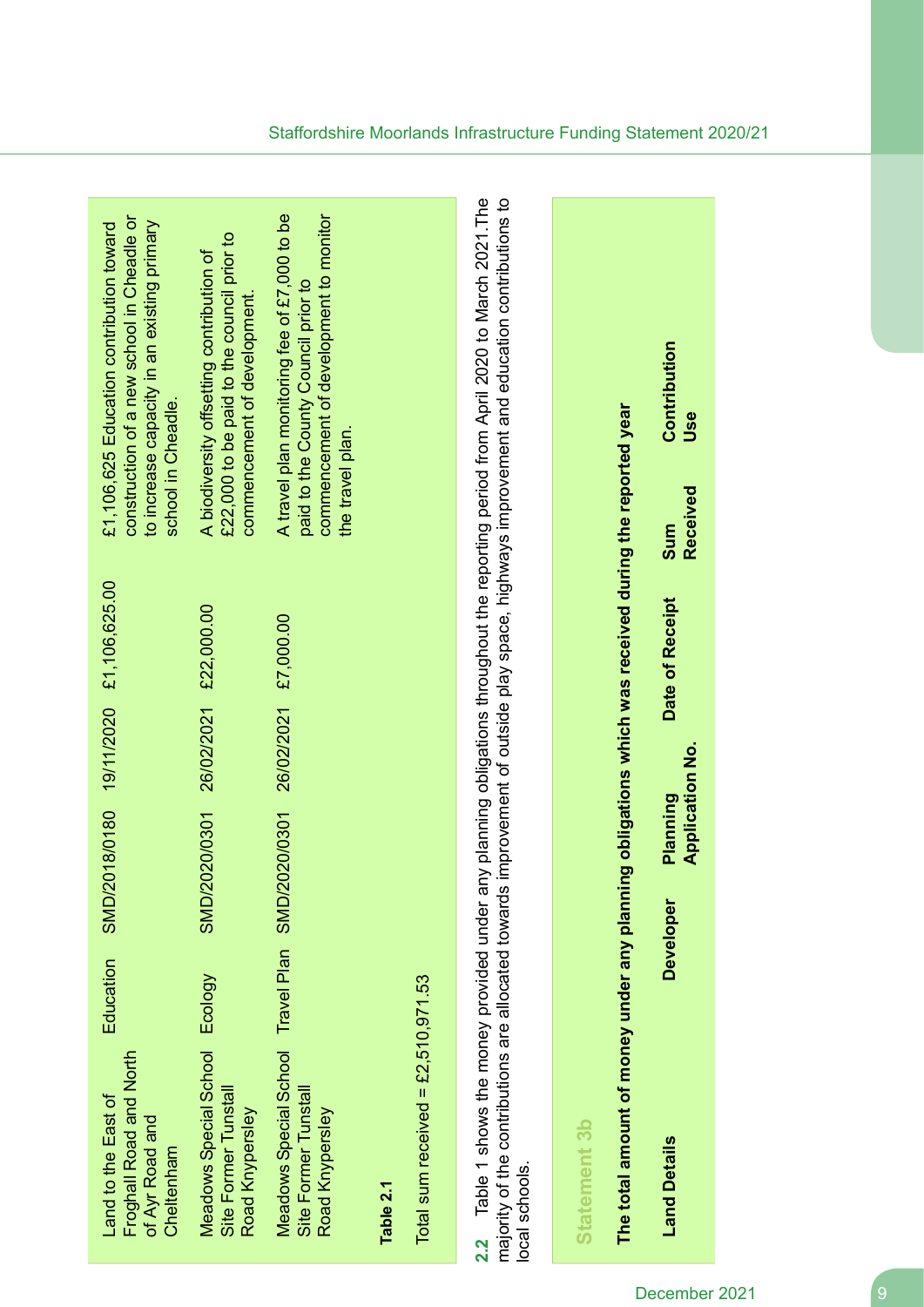| Biodiversity<br>Offsetting                                                      | The level of development in the Staffordshire Moorlands area has been historically low. A consequence of this is a limited number of | The total amount of money under any planning obligations which was received before the reported year which has not been | <b>Contribution Use</b>            | Maintenance of the amenity<br>land transferred by<br>Developers to | the Council | Not Specified              | Commuted sum to cover first<br>transfer of Public Open Space<br>at The Ridings from George<br>10yrs of maintenance upon<br>Wimpey |
|---------------------------------------------------------------------------------|--------------------------------------------------------------------------------------------------------------------------------------|-------------------------------------------------------------------------------------------------------------------------|------------------------------------|--------------------------------------------------------------------|-------------|----------------------------|-----------------------------------------------------------------------------------------------------------------------------------|
| £22,000.00                                                                      |                                                                                                                                      |                                                                                                                         | Received/remaining<br>sum          | £6,642.47                                                          |             | £6,755.89                  | £25,155.75                                                                                                                        |
| 26/02/2021                                                                      | new local plan the number of applications will increase.                                                                             |                                                                                                                         | Date of Receipt                    | 27/05/2004                                                         |             | 08/06/2005                 | 11/02/2016                                                                                                                        |
| SMD/2020/0301                                                                   |                                                                                                                                      |                                                                                                                         | <b>Application No.</b><br>Planning | 03/01330/FUL                                                       |             | Specified<br>$\frac{1}{2}$ | Specified<br>$\frac{1}{2}$                                                                                                        |
| Ltd                                                                             |                                                                                                                                      |                                                                                                                         | <b>Developer</b>                   | Persimmon<br>Homes                                                 |             | Bellway                    | Whimpey<br>George                                                                                                                 |
| Former Meadows School Site off Aldi Stores<br>Meadows Way Biddulph<br>Table 2.2 | applications. However, given the adoption of the<br><u>ุว.3</u>                                                                      | allocated by the authority<br><b>Statement 3c</b>                                                                       | <b>Land Details</b>                | Moorlands Road,<br>Biddulph                                        |             | Millbrook, Cheadle         | The Ridings, Biddulph                                                                                                             |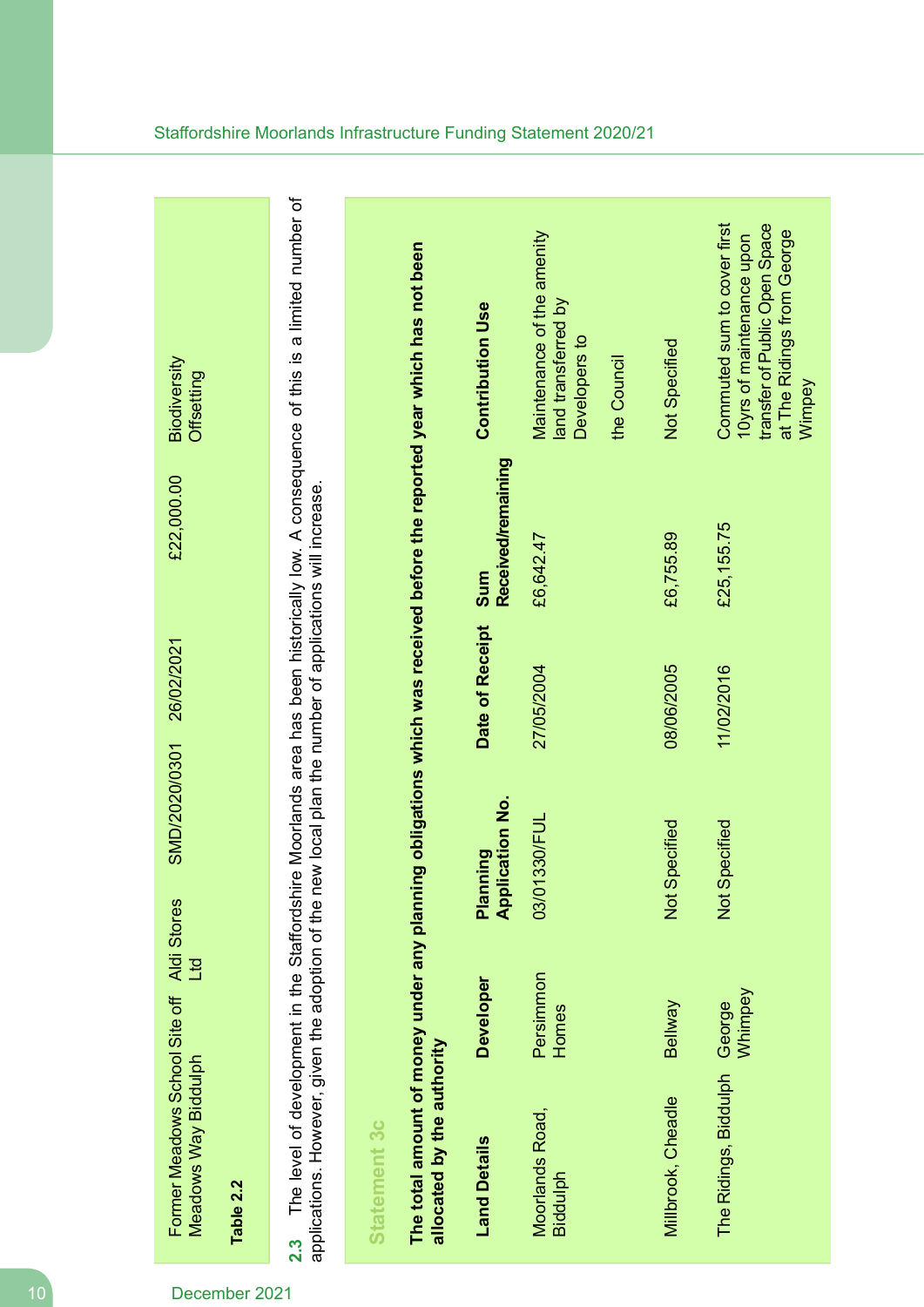| development, maintenance              | purchase of new equipment<br>refurbishment, including the | provision of other play space           | of maintaining open space in<br>allocated to Churchill Rd Rec<br>Contribution towards the cost | Contribution towards the cost<br>allocated to Churchill Rd Rec<br>in Cheadle. Expected to be<br>of maintaining open space | purposes of an art installation<br>or an art project located within |
|---------------------------------------|-----------------------------------------------------------|-----------------------------------------|------------------------------------------------------------------------------------------------|---------------------------------------------------------------------------------------------------------------------------|---------------------------------------------------------------------|
| Contribution towards the<br>and/or    | and/or                                                    | and playing fields within<br>Werrington | Cheadle. Expected to be<br>project.                                                            | project.                                                                                                                  | Arts Contribution for the<br>the town of Leek                       |
| £79,024.00                            |                                                           |                                         | £25,261.50                                                                                     | £25,261.50                                                                                                                | £25,297.50                                                          |
| 02/11/2016                            |                                                           |                                         | 15/06/2018                                                                                     | 17/12/2018                                                                                                                | 04/05/2011                                                          |
| SMDC/2014/0768                        |                                                           |                                         | SMDC/2015/0050                                                                                 | SMDC/2015/0050                                                                                                            | SMD/2011/0041                                                       |
| Partnerships Ltd<br>Lovell            |                                                           |                                         | Turners Pasture<br>PTT                                                                         | Turners Pasture<br>Ltf                                                                                                    | Supermarkets<br>Sainsbury's                                         |
| Grove, Werrington<br>Land off Russell |                                                           |                                         | <b>Tuners Pasture</b>                                                                          | Turners Pasture                                                                                                           | Leek Sainsbury's                                                    |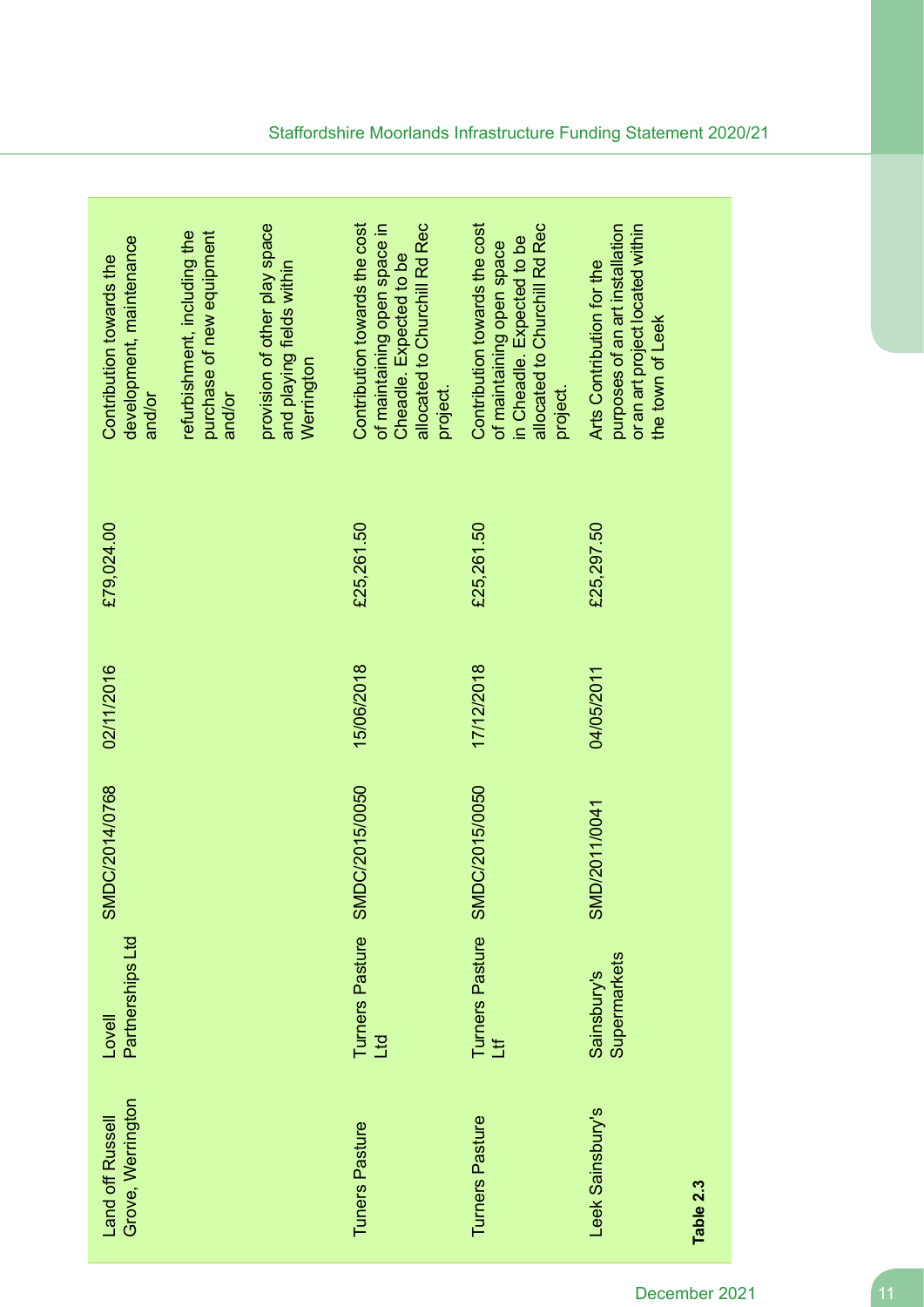land off Russel Grove has been allocated to undertake a specialist drainage survey on Malthouse Fields recreational grounds, looking to improve this will again be helping to improve facilities for young people. Another source of funding which has not been allocated by the authority is the As shown above, most of the secured funding has been allocated for the maintenance of public open space. The funding allocated to the the pitch and community facilities for young people at Meigh Road recreational ground. Works are continuing at Meigh Road with current provision for a health hub. There is additional funding for open space and leisure at Turners pasture, contributing towards maintaining public **2.4** As shown above, most of the secured funding has been allocated for the maintenance of public open space. The funding allocated to the land off Russel Grove has been allocated to undertake a specialist drainage survey on Malthouse Fields recreational grounds, looking to improve the pitch and community facilities for young people at Meigh Road recreational ground. Works are continuing at Meigh Road with current provision for a health hub. There is additional funding for open space and leisure at Turners pasture, contributing towards maintaining public open space in the Cheadle area. The fund is expected to be allocated to the Churchill Road project for overall leisure and outside maintenance, this will again be helping to improve facilities for young people. Another source of funding which has not been allocated by the authority is the open space in the Cheadle area.The fund is expected to be allocated to the Churchill Road project for overall leisure and outside maintenance, combined arts project for the installation of art within the town of Leek at the Sainsbury's supermarket. combined arts project for the installation of art within the town of Leek at the Sainsbury's supermarket.  $2.4$ 

## **Statement 3d**

Summary details of any non-monetary contributions to be provided under planning obligations which were entered into during Summary details of any non-monetary contributions to be provided under planning obligations which were entered into during the reported year, including details of**the reported year, including details of—**

(i) in relation to affordable housing, the total number of units which will be provided; **(i) in relation to affordable housing, the total number of units which will be provided;**

| <b>^^^</b>  |
|-------------|
|             |
|             |
|             |
| ļ           |
|             |
|             |
| į           |
|             |
| i<br>C<br>C |
|             |
|             |
| י<br>פור    |
|             |
|             |
| ì           |
|             |
| ì           |
|             |
|             |
|             |

|                           |                                                              | 13 units (33%)       |                                             | 41 dwellings phase 1&                     | 33% phase 2 | 8% dwellings 5.47%                            |                            |
|---------------------------|--------------------------------------------------------------|----------------------|---------------------------------------------|-------------------------------------------|-------------|-----------------------------------------------|----------------------------|
|                           | Planning Application Total number of AH<br>type<br>reference | SMD/2019/0723RM      | SMD/2019/0310Variation to 10 units & £1,440 | SMD/2018/0180Full and<br>S <sub>106</sub> | outline     |                                               |                            |
| L 7-0707 sipholop filline | Site name                                                    | Cecily Mill, Cheadle | Thorley Drive, Cheadle                      | Land at Ayr Road, Cheadle                 |             | Land at South East of A521, SMD/2018/0790Full | Blythe Bridge<br>Table 2.4 |

(ii) in relation to educational facilities, the number of school places for pupils which will be provided, and the category of school at which (ii) in relation to educational facilities, the number of school places for pupils which will be provided, and the category of school at which they will be provided; they will be provided;

To be reported by Staffordshire County Council To be reported by Staffordshire County Council.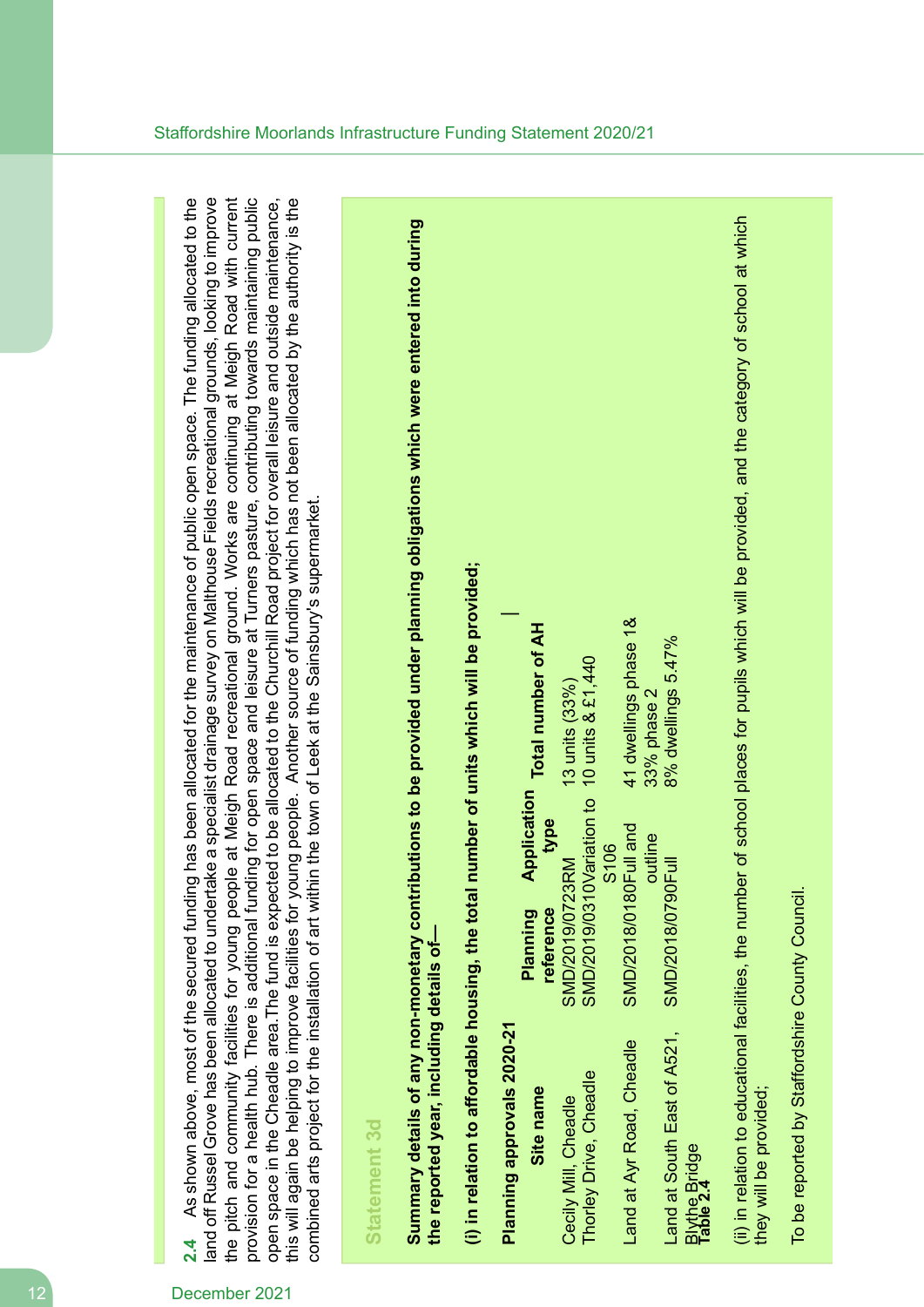market housing and affordable housing has been limited. Additionally, there aren't many affordable housing S106 agreements as there also haven't been many open market homes completed. Unfortunately, housing developments are often not as economically viable in Staffordshire Moorlands when compared to neighbouring areas due to lower demand and property prices. This means that there is less money left over from There are a low number of affordable housing schemes across the Staffordshire Moorlands District, therefore, development for open market housing and affordable housing has been limited. Additionally, there aren't many affordable housing S106 agreements as there also haven't been many open market homes completed. Unfortunately, housing developments are often not as economically viable in Staffordshire **2.5** There are a low number of affordable housing schemes across the Staffordshire Moorlands District, therefore, development for open Moorlands when compared to neighbouring areas due to lower demand and property prices. This means that there is less money left over from<br>model to accompared to neighbouring areas due to lower demand and property prices. T market housing schemes to help subsidise affordable housing. market housing schemes to help subsidise affordable housing.  $\frac{5}{24}$ 

## **Statement 3e**

The total amount of money (received under any planning obligations) which was allocated but not spent during the reported year The total amount of money (received under any planning obligations) which was allocated but not spent during the reported year for funding infrastructure **for funding infrastructure**

| <b>Land Details</b>    | <b>Developer</b> | <b>Application No.</b><br>Planning | Date of Receipt | <b>Sum Received</b> | <b>Contribution Use</b> |
|------------------------|------------------|------------------------------------|-----------------|---------------------|-------------------------|
| None                   | $\frac{1}{2}$    | $\frac{4}{2}$                      | $\frac{1}{2}$   | $\frac{1}{2}$       | $\frac{4}{2}$           |
| Table 2.5              |                  |                                    |                 |                     |                         |
| 2.6 No data to report. |                  |                                    |                 |                     |                         |

### **Statement 3f Statement 3f**

The total amount of money (received under any planning obligations) which was spent by the authority (including transferring The total amount of money (received under any planning obligations) which was spent by the authority (including transferring it to another person to spend) **it to another person to spend)**

| Contribution Use                  |  |
|-----------------------------------|--|
| <b>Sum Received</b>               |  |
| <b>Date of Receipy</b>            |  |
| pplication No.<br><b>Planning</b> |  |
| doperato                          |  |
| and Detail:                       |  |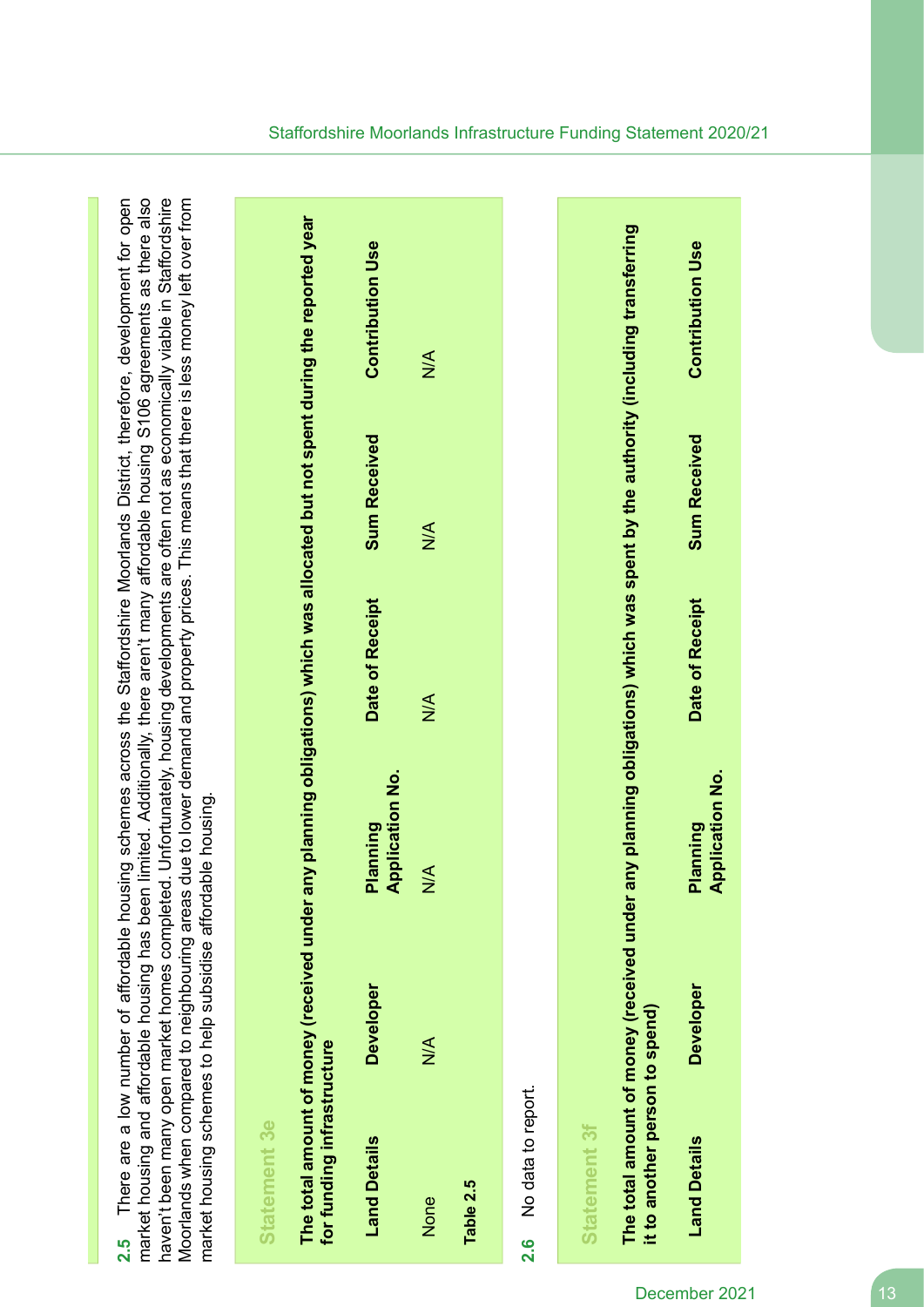

No data to report. **2.8** No data to report.  $2.\overline{8}$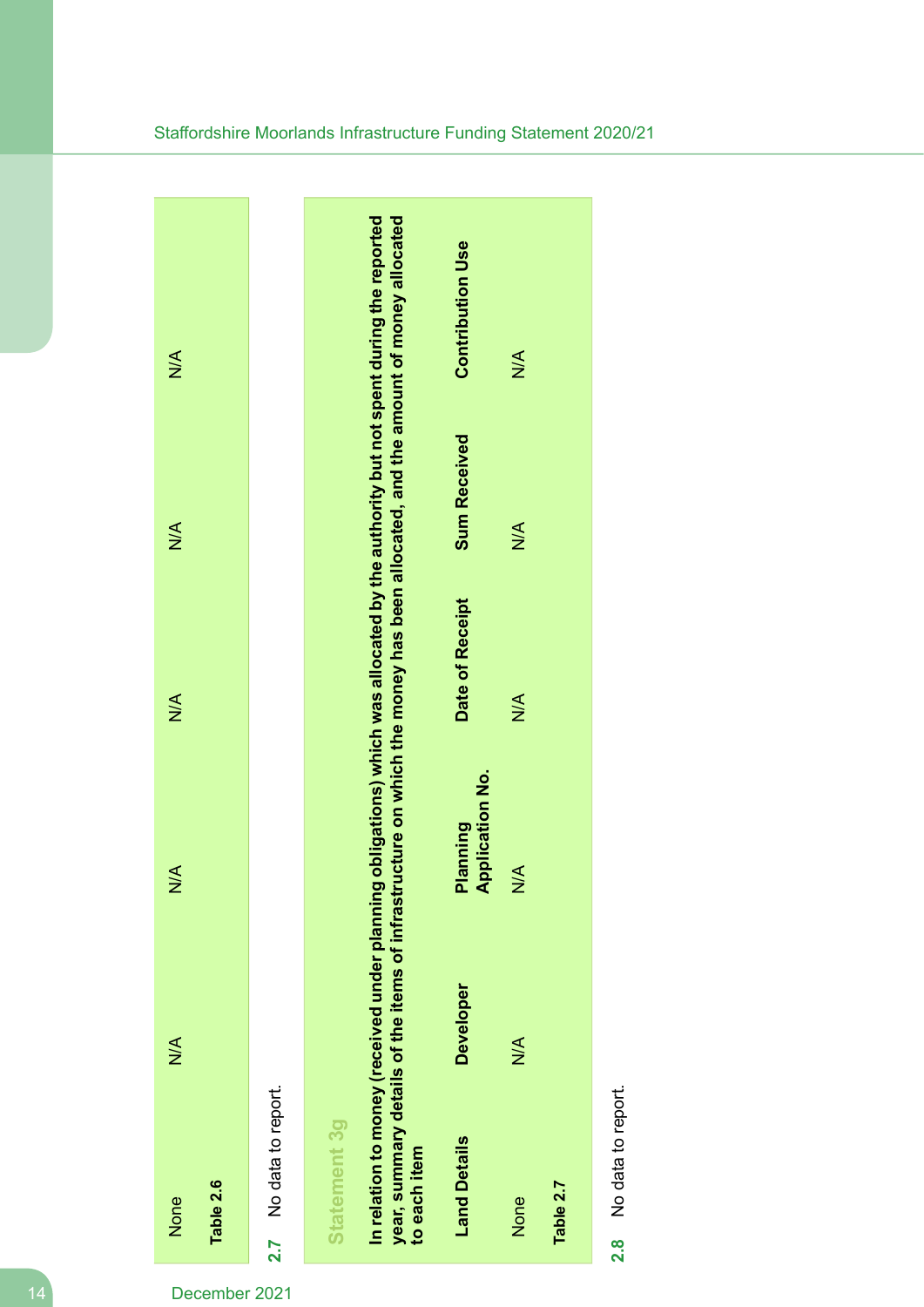| ٠ |
|---|
|   |
|   |
|   |
|   |

n relation to money (received under planning obligations) which was spent by the authority during the reported year (including In relation to money (received under planning obligations) which was spent by the authority during the reported year (including transferring it to another person to spend), summary details of**transferring it to another person to spend), summary details of—**

(i) the items of infrastructure on which that money (received under planning obligations) was spent, and the amount spent on (i) the items of infrastructure on which that money (received under planning obligations) was spent, and the amount spent on **each item;** (ii) the amount of money (received under planning obligations) spent on repaying money borrowed, including any interest, with (ii) the amount of money (received under planning obligations) spent on repaying money borrowed, including any interest, with details of the items of infrastructure which that money was used to provide (wholly or in part); **details of the items of infrastructure which that money was used to provide (wholly or in part);** (iii) the amount of money (received under planning obligations) spent in respect of monitoring (including reporting under regulation (iii) the amount of money (received under planning obligations) spent in respect of monitoring (including reporting under regulation 121A) in relation to the delivery of planning obligations **121A) in relation to the delivery of planning obligations**

Not applicable

### **Statement 3i Statement 3i**

reported year, and where any of the retained money has been allocated for the purposes of longer term maintenance ("commuted **reported year, and where any of the retained money has been allocated for the purposes of longer term maintenance ("commuted** The total amount of money (received under any planning obligations) during any year which was retained at the end of the The total amount of money (received under any planning obligations) during any year which was retained at the end of the sums"), also identify separately the total amount of commuted sums held. **sums"), also identify separately the total amount of commuted sums held.**

| <b>Land Details</b>                | <b>Developer</b>   | <b>Application No.</b><br><b>Planning</b> | <b>Date of Receipt</b> | <b>Sum Received</b> | <b>Contribution Use</b> |
|------------------------------------|--------------------|-------------------------------------------|------------------------|---------------------|-------------------------|
| <b>Moorlands Road,</b><br>Riddulph | Persimmon<br>Homes | 03/01330/FUL                              | 27/05/2004             | £7,576.47           | Maintenance             |
| <b><i>Millbrook, Cheadle</i></b>   | Bellway            | Not Specified                             | 08/06/2005             | £8,490.89           | Not Specified           |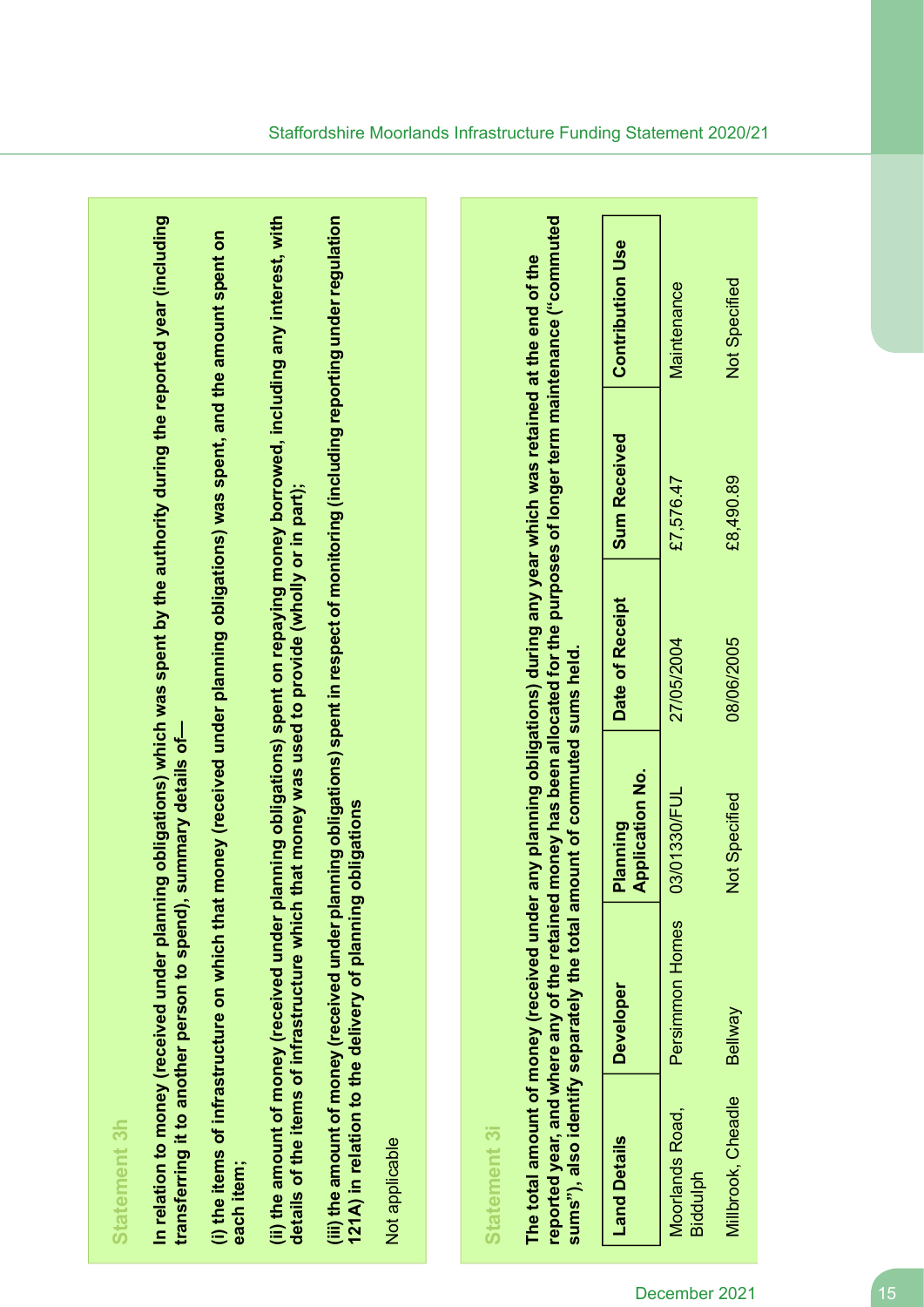| The Ridings,<br><b>Biddulph</b>       | George Whimpey               | Not Specified                 | 11/02/2016 | £30,186.9  | Public outside space               |
|---------------------------------------|------------------------------|-------------------------------|------------|------------|------------------------------------|
| Grove, Werrington<br>Land off Russell | Lovell Partnership<br>р<br>Н | SMDC/2014/0768                | 02/11/2016 | £81,324.00 | Play equipment &<br>playing fields |
| Turners Pasture                       | Turners Pasture Ltd          | SMDC/2015/0050                | 15/06/2018 | £25,261.50 | <b>Public Open Space</b>           |
| <b>Turners Pasture</b>                | Turners Pasture Ltd          | SMDC/2015/0050                | 17/12/2018 | £25,261.50 | <b>Open Space</b>                  |
| Leek Sainsbury's                      | Supermarkets<br>Sainsbury's  | SM.10.00041.OMAJEI 04/05/2011 |            | £25,297.50 | <b>Arts Contribution</b>           |
| Former Meadows<br>School Site         | Aldi Stores Ltd.             | SMD/2020/0301                 | 26/02/2021 | £22,00.00  | Biodiversity<br>offsetting         |
| Table 2.8                             |                              |                               |            |            |                                    |